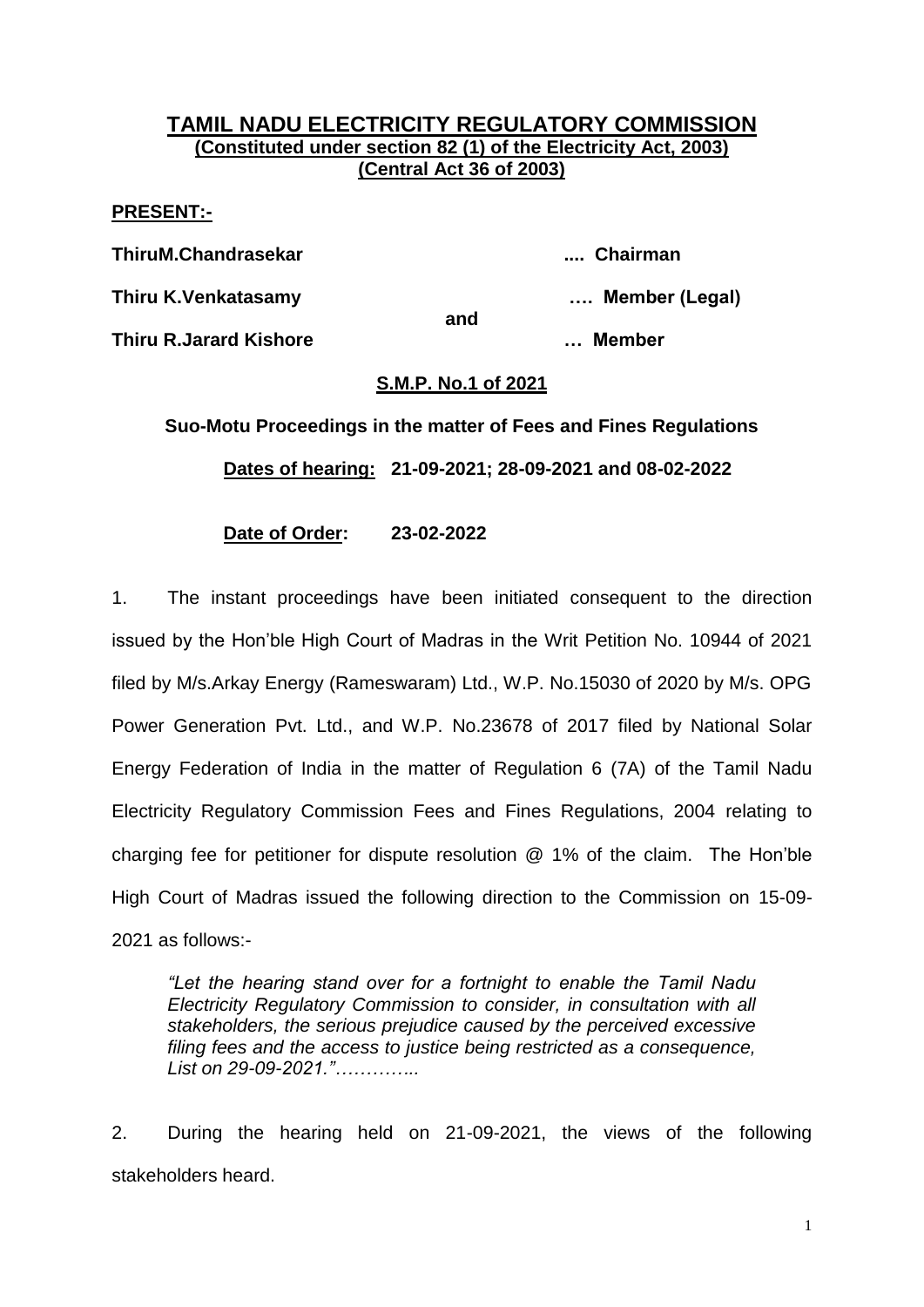(i) Thiru. Rahul Balaji, Advocate offered his comments on behalf of the Generators and Stakeholders' Associations.

(ii) Thiru.S.P.Parthasarathy, Advocate offered his comments on behalf of Tamil Nadu Spinning Mills Associations.

(iii) Thiru.Shiva Krishnamurthy, Advocate offered his comments on behalf of M/s.Arkay Energy (Rameswaram) Limited.

(iv) Tmt. R.Anitha, Government Advocate offered her comments on behalf of the Principal Secretary to Government, Energy Department, Government of Tamil Nadu.

3. During the hearing held on 28-09-2021, the following stakeholders offered their comments:-

- (i) Thiru. Rahul Balaji, Advocate who appeared on behalf of stakeholders filed his draft regulations for consideration of the Commission.
- (ii) Thiru.S.P.Parthasarathy, Advocate who appeared on behalf of Tamil Nadu Spinning Mills Association filed his draft regulations for consideration of the Commission.
- (iii) Thiru.Advaidh Nelakandan, appeared on behalf of M/s.Arkay Energy (Rameswaram) Limited and offered his comments.

(iv) Tmt. R.Anitha, Government Advocate appeared on behalf of the Principal Secretary to Government, Energy Department, Government of Tamil Nadu.

Prior to the hosting of the draft regulations, consultative paper was issued on 15-11-2021 to which comments were received.

4. Thereafter, the Commission directed Registry of the Commission to prepare a draft regulation for taking into consideration all the comments given by the Counsels. All stakeholders were permitted to give their comments on the draft amendment.

2